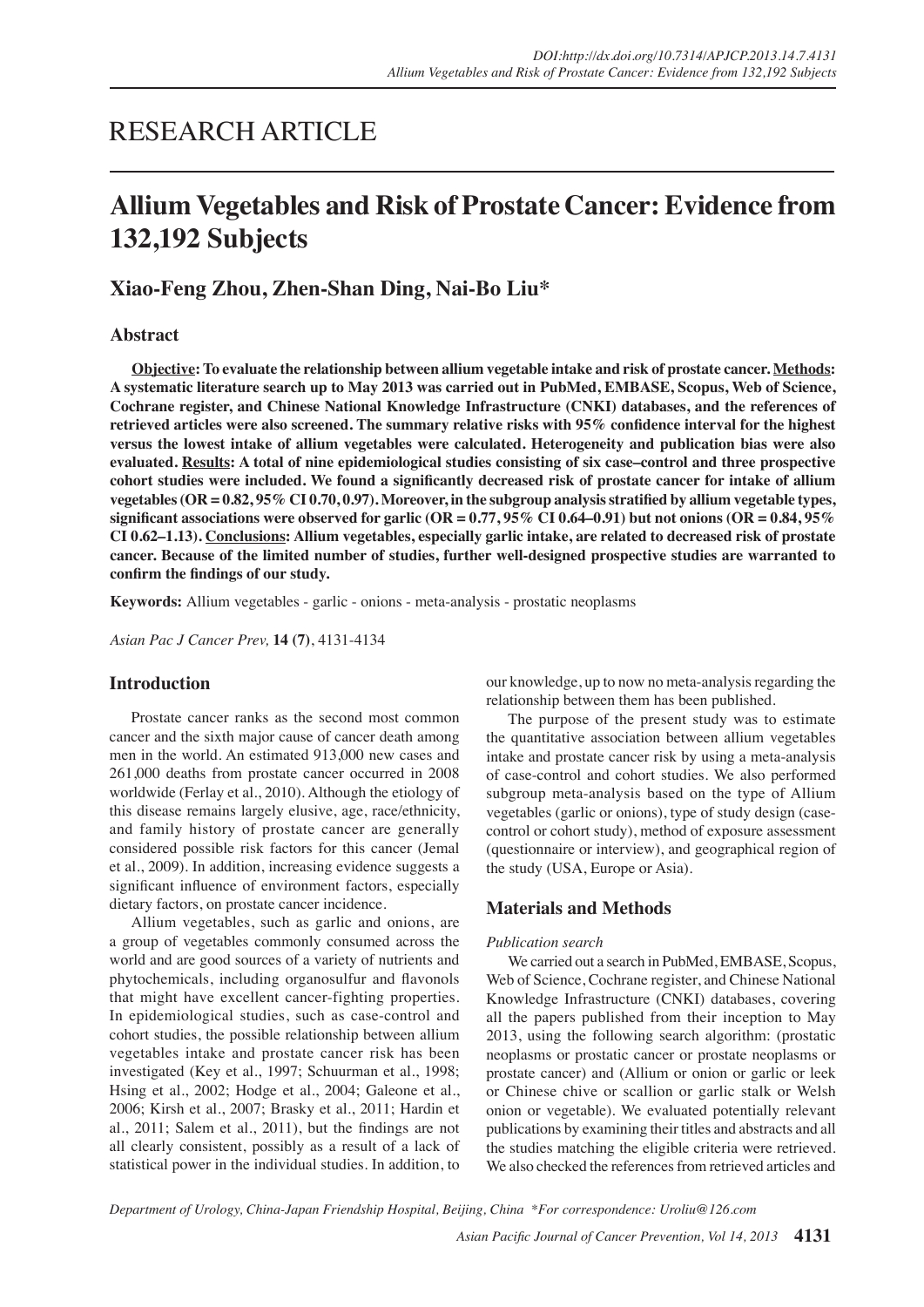| Table 1. Study Characteristics of Published Cohort and Case–control Studies on Allium Vegetables Intake and |  |
|-------------------------------------------------------------------------------------------------------------|--|
| <b>Prostate Cancer</b>                                                                                      |  |

| First author, year Region and<br>of publication | design       | or cohort    |                                                                        | Cases/controls Follow-up A llium vegetables Specific Allium<br>assessment | vegetables                       | Total OR (95% CI)                                                                          | Matched or adjusted variables                                              |  |  |
|-------------------------------------------------|--------------|--------------|------------------------------------------------------------------------|---------------------------------------------------------------------------|----------------------------------|--------------------------------------------------------------------------------------------|----------------------------------------------------------------------------|--|--|
| Salem et al,                                    | Iran;        | 194/317      |                                                                        | Interview                                                                 | Garlic                           | 0.58                                                                                       | Age, BMI, occupation, smoking, alcohol, family history                     |  |  |
| 2011                                            | <b>HCC</b>   |              |                                                                        |                                                                           |                                  | $(0.32 - 1.01)$                                                                            | of prostate cancer, education level, total dietary calories                |  |  |
| Hardin et al,                                   | USA;         | 470/512      |                                                                        | Questionnaire                                                             | Garlic                           | 0.66                                                                                       | Age, race, institution, history of first-degree relative with              |  |  |
| 2011                                            | HCC          |              |                                                                        |                                                                           |                                  | $(0.46 - 0.96)$                                                                            | prostate cancer, energy intake                                             |  |  |
| Brasky et al.                                   | USA;         | 1.602/33.637 | Median: 6.1y                                                           | Questionnaire                                                             | Garlic                           |                                                                                            | Age, race, education, BMI, PSA test, diabetes, multivitamin use, benign    |  |  |
| 2011                                            | Cohort       |              |                                                                        |                                                                           |                                  | $(0.85 - 1.17)$                                                                            | prostate biopsy, enlarged prostate, family history of prostate cancer      |  |  |
| Kirsh et al.                                    | USA;         | 1,338/29,361 | Average: 4.2y                                                          | Questionnaire                                                             | Garlic and                       | 0.95                                                                                       | Age, total energy, race, study center, BMI, family                         |  |  |
| 2007<br>Cohort<br>$(0.85 - 1.05)$<br>Onions     |              |              | history of prostate cancer, smoking status, physical activity, intake, |                                                                           |                                  |                                                                                            |                                                                            |  |  |
|                                                 |              |              |                                                                        |                                                                           |                                  |                                                                                            | diabsupplemental vitamin E intake, total fat intake, red meat ete, aspirin |  |  |
|                                                 |              |              |                                                                        |                                                                           |                                  | use, previous number of prostate cancer screening examinations during the follow-up period |                                                                            |  |  |
| Galeone et al,                                  | Italy and    | 1,294/1,450  |                                                                        | Interview                                                                 | Garlic and                       | 0.79                                                                                       | Age, study center, education, BMI, energy intake,                          |  |  |
| 2006                                            | Swiss; HCC   |              |                                                                        |                                                                           | Onions                           | $(0.63 - 0.98)$                                                                            | and family history of prostate cancer.                                     |  |  |
| Hodge et al,                                    | Australia;   | 858/905      |                                                                        | Questionnaire                                                             | <b>NA</b>                        | 0.7                                                                                        | State, age group, year, country of birth, socioeconomic group,             |  |  |
| 2004                                            | PCC          |              |                                                                        |                                                                           |                                  | $(0.5-0.9)$                                                                                | total energy intake and family history of prostate cancer.                 |  |  |
| Hsing et al,                                    | China;       | 238/471      |                                                                        | Interview                                                                 | Garlic, Onions.                  | $0.51(0.34-0.76)$                                                                          | Age and total calories                                                     |  |  |
| 2002                                            | PCC          |              |                                                                        |                                                                           | Scallions, Chinese chives, Leeks |                                                                                            |                                                                            |  |  |
| Schuurman et al.                                | Netherlands: | 610/58,279   | 6.3v                                                                   | Questionnaire                                                             | <b>NA</b>                        | 0.95                                                                                       | Age, family history of prostate cancer,                                    |  |  |
| 1998                                            | Cohort       |              |                                                                        |                                                                           |                                  | $(0.69 - 1.33)$                                                                            | socioeconomic status, and total fruit consumption.                         |  |  |
| Key et al,                                      | UK:          | 328/328      |                                                                        | Interview                                                                 | Garlic and                       | 0.75                                                                                       | Social class                                                               |  |  |
| 1997                                            | PCC          |              |                                                                        |                                                                           | Onions                           | $(0.39-1.44)$                                                                              |                                                                            |  |  |

OR, odd ratio; RR, relative risk; CI, confidence interval; PCC, population based case-control; HCC, hospital based case-control; y, year; BMI, body mass index; PSA, prostate-specific antigen



**Figure 1. Process of Study Selection**

reviews to identify any additional relevant study. Figure 1 summarizes the process of identifying and selecting studies. A total of 9 articles were finally included in this meta-analysis.

#### *Study Selection*

Studies included in this meta-analysis had to meet all the following criteria: (a) evaluation of the Allium vegetables intake and prostate cancer risk, (b) had a casecontrol or cohort design, (c) reported the OR or RR and its 95% CI. If multiple publications from the same study population were available, the most recent or the largest study was eligible for inclusion in this meta-analysis.

#### *Data extraction*

Data were extracted independently and cross-checked by two authors using a predefined data collection form. Disagreement was resolved by discussion. For each study, the following characteristics were collected: study name (together with the first author's name and year of publication), the country in which the study was carried out, study design, range for follow-up, sample size, exposure assessment, type of Allium vegetables, mostadjusted effect estimates for highest versus lowest level of consumption, and matched or adjusted variables in the design or data analysis. Considering that prostate cancer is a rare disease, the RR was assumed approximately the same as OR, and the OR was used as the study outcome. Adjusted ORs were extracted directly from the original reports.

#### *Statistical methods*

To compute a summary OR with its 95% CI, we used the study-specific most-adjusted OR or RR (highest compared with lowest amounts of Allium vegetables intake) and its 95% CI in all analyses. Some studies separated risk estimates according to the different types of Allium vegetables and did not report the effect of total Allium vegetables intake. In this situation, the studyspecific effect size in overall analysis was recalculated by pooling the risk estimates of such various Allium vegetables types by using the inverse-variance method (Woolf, 1955). Homogeneity of ORs across studies was tested by  $Q$  statistic and the  $I^2$  score. The null hypothesis that the studies are homogeneous was rejected if the P value for heterogeneity was <  $0.10$  or  $I^2$  was >  $50\%$ . When substantial heterogeneity was detected, the combined ORs and 95% CI were estimated by the DerSimonian and Laird random effects models (DerSimonian et al., 1986). Otherwise, the ORs were obtained by Mantel–Haenszel method in a fixed effect model (Mantel et al., 1959). Subgroup analyses were carried out by Allium vegetables type, study design, study region, method of exposure assessment. Sensitivity analysis was also performed, in which the meta-analysis estimates were computed after omission of every study in turn.

Potential publication bias was assessed by Begg's test (rank correlation method) (Begg et al., 1994) and Egger's test (linear regression method) (Egger et al., 1997). All of the statistical analyses were performed with STATA 11.0 (StataCorp, College Station, TX), using two-sided P-values.

# **Results**

#### *Study characteristics*

Nine studies were included in this meta-analysis on the association of Allium vegetables intake with prostate cancer risk. These studies were conducted in the following regions: Europe  $(n=3)$ , USA  $(n=3)$ , Asia  $(n=2)$ , and Australia  $(n=1)$ . All included studies were published between 1997 and 2011, of which three were cohort and six were case–control studies. Information on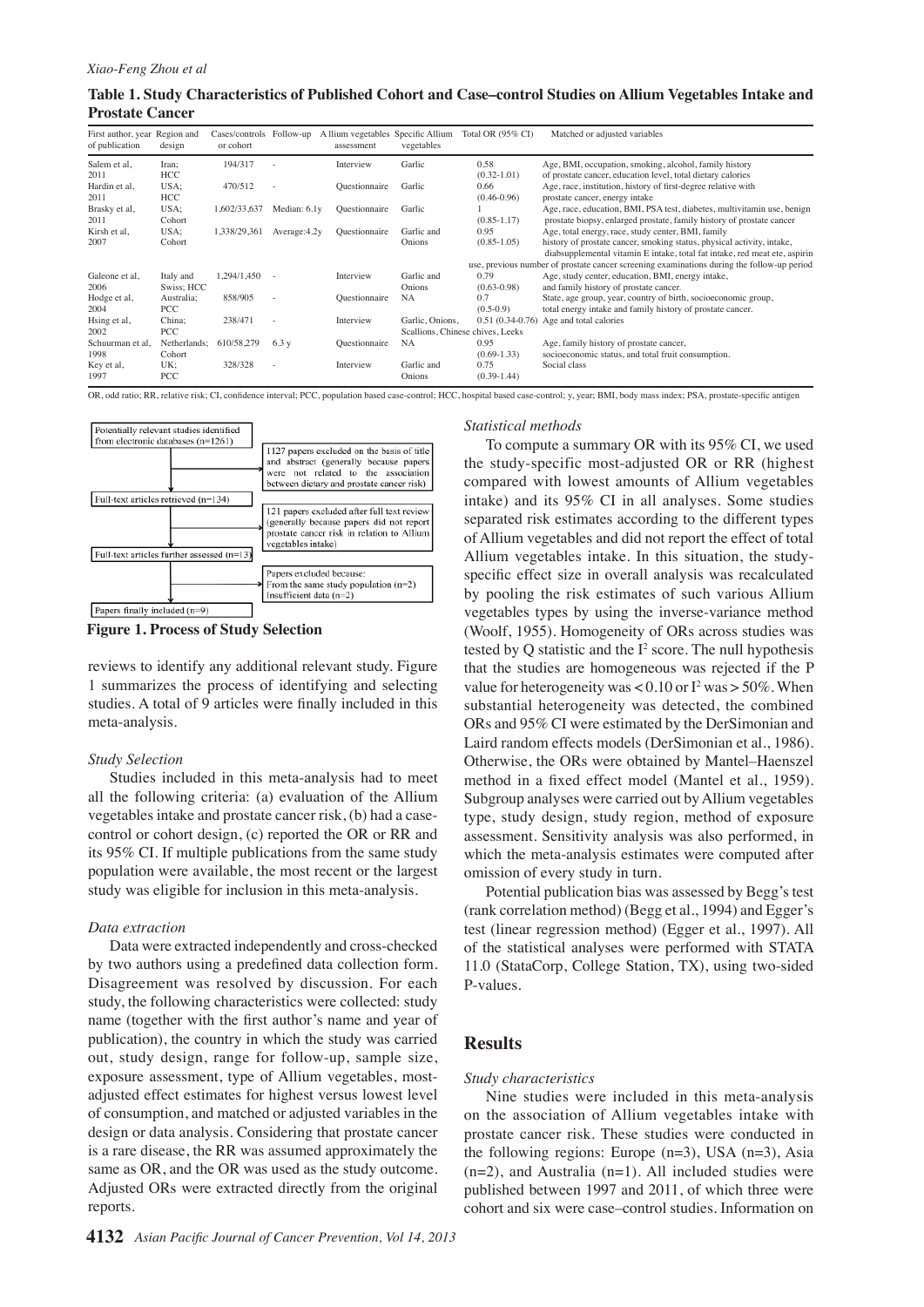**46.8 56.3**

**38.0 31.3**





**Figure 2. Relative Risks for the Association Between Intake of Allium Vegetables and Risk for Prostate Cancer**

**Table 2. Summary of Pooled Relative Risks of Prostate Cancer in Subgroups**

| Variables Study number OR (95% CI) | Heterogeneity test |                     |       |       |           |
|------------------------------------|--------------------|---------------------|-------|-------|-----------|
|                                    |                    |                     | Ő     | P     | $I^2(\%)$ |
| Total                              | 9                  | $0.80(0.70-0.92)$   | 19.59 | 0.012 | 59.2      |
| Allium vegetables type             |                    |                     |       |       |           |
| Garlic                             | 7                  | $0.77(0.64-0.91)$   | 16.5  | 0.011 | 63.6      |
| Onions                             | 4                  | $0.84(0.62 - 1.13)$ | 5.93  | 0.115 | 49.4      |
| Study design                       |                    |                     |       |       |           |
| Cohort                             | 3                  | $0.96(0.89-1.05)$   | 0.28  | 0.868 | 0         |
| Case–control                       | 6                  | $0.70(0.60-0.80)$   | 4.08  | 0.538 | $\Omega$  |
| Geographical region                |                    |                     |       |       |           |
| <b>USA</b>                         | 3                  | $0.95(0.87-1.03)$   | 4.15  | 0.126 | 51.8      |
| Europe                             | 3                  | $0.83(0.70-0.99)$   | 0.94  | 0.719 | $\Omega$  |
| Asia                               | $\mathfrak{D}$     | $0.53(0.38-0.74)$   | 0.13  | 0.627 | $\Omega$  |
| Exposure assessment                |                    |                     |       |       |           |
| Questionnaire 5                    |                    | $0.89(0.78-1.02)$   | 7.87  | 0.096 | 49.2      |
| Interview                          | 4                  | $0.70(0.59-0.84)$   | 3.99  | 0.263 | 24.7      |

Allium vegetables intake was obtained by interview or self-administered questionnaire. Table 1 presents the basic characteristics of each study included in our meta-analysis.

#### *Overall and subgroup analyses*

Figure 2 plot the pooled risk estimates for Allium vegetables intake. We found a significantly decreased risk of prostate cancer for intake of Allium vegetables ( $OR =$ 0.80, 95% CI 0.70-0.92). There was statistically significant heterogeneity among studies ( $p = 0.012$  for heterogeneity;  $I^2 = 59.2\%)$ .

We also performed subgroup analysis by Allium vegetables type, study design, study region, and method of exposure assessment (Table 2). In the subgroup analysis by Allium vegetables type, we found a significantly decreased risk of prostate cancer for intake of garlic  $(OR = 0.77)$ , 95% CI 0.64–0.91), but no association with onions (OR  $= 0.84$ ,  $95\%$  CI 0.62–1.13). Furthermore, when separately analyzed by exposure assessment, more significant associations were observed in studies using an interview  $(OR = 0.70, 95\% \text{ CI } 0.59 - 0.84)$  than studies using a self-administered questionnaire (OR =  $0.89, 95\%$  CI 0.78-1.02). In addition, when stratifying by geographical area, a more pronounced protective effect was observed in Asia (OR = 0.53, 95% CI 0.38-0.74) than Europe (OR  $= 0.83, 95\% \text{ CI } 0.70 - 0.99$  or USA (OR  $= 0.95, 95\% \text{ CI}$ 0.87-1.03).

## *Sensitive analysis*

In the sensitivity analysis, the influence of each study

on the pooled OR was examined by repeating the metaanalysis while omitting each study, one at a time. The 9 study-specific ORs ranged from a low of 0.76 (95% CI 0.65-0.90) to a high of 0.85 (95% CI 0.76-0.96) via omission of the study by Brasky et al and the study by Hsing et al, respectively.

#### *Publication bias*

Publication bias existed ( $P_{\text{Bess}} = 0.175$ ;  $P_{\text{Eoser}} = 0.015$ ).

### **Discussion**

100.0

**20.3 6.3 10.1**

0 from the cohort studies were null. There was statistically<sub>25.0</sub> vegetables, especially garlic intake, with prostate cancer<sup>50.0</sup> analysis evaluating the relationship between Allium<sub>75.0</sub> To the best of our knowledge, this is the first metavegetables and prostate cancer risk. The combined results of present quantitative meta-analysis provided limited evidence for a protective association of high Allium risk. Although the meta-analysis from the case–control studies suggested a significant reduction in risk, the results significant heterogeneity across all studies  $(P = 0.012)$ . However, no evidence of heterogeneity was noted among 3 cohort ( $P = 0.868$ ) and 5 case–control studies ( $P = 0.538$ ).

The biologic mechanism whereby Allium vegetables reduce the risk of prostate cancer is likely to be multifactorial. The protective effect of garlic at least partly is attributed to the high content of organosulfur and flavonols compounds, which have anti-mutagenic effects and tumor inhibitory properties (Hsing et al., 2006). Flavonoids could inhibit cell cycle progression in prostate cancer cells (Kobayashi et al., 2002). Diallyl disulfide (DADS), an organosulfur compound of garlic has been demonstrated to exert a potential chemopreventive activity in rat prostate carcinogenesis (Arunkumar et al., 2006) and induced apoptosis of prostate cancer cell line in a dose dependent manner (Gunadharini et al., 2006; Arunkumar et al., 2007). In addition, in vivo research has shown the potential use of garlic constituent S-allylmercaptocysteine as an E-cadherin up-regulating antimetastatic agent for the treatment of androgen-independent prostate cancer (Howard et al., 2007).

There are several important limitations to be considered in interpreting the results of our meta-analysis. First, Egger's test indicated that publication bias existed. This may be because we did not attempt to search for unpublished observations and not include studies with insufficient information to estimate an adjusted OR, which could bring publication bias. Second, there are no standardized assessments or measurements for the amounts of the Allium vegetables, thus we failed to evaluate a dose-response relation between the Allium vegetables intake and prostate cancer risk. Third, the number of selected studies was still relatively small, and the significant between-study heterogeneity was detected in some comparisons, which may distort the meta-analysis.

In conclusion, despite the limitations, our analysis indicates that high consumptions of Allium vegetables, especially garlic intake, are related with a low incidence of prostate cancer. Because of the limited number of studies, further well-designed cohort or intervention